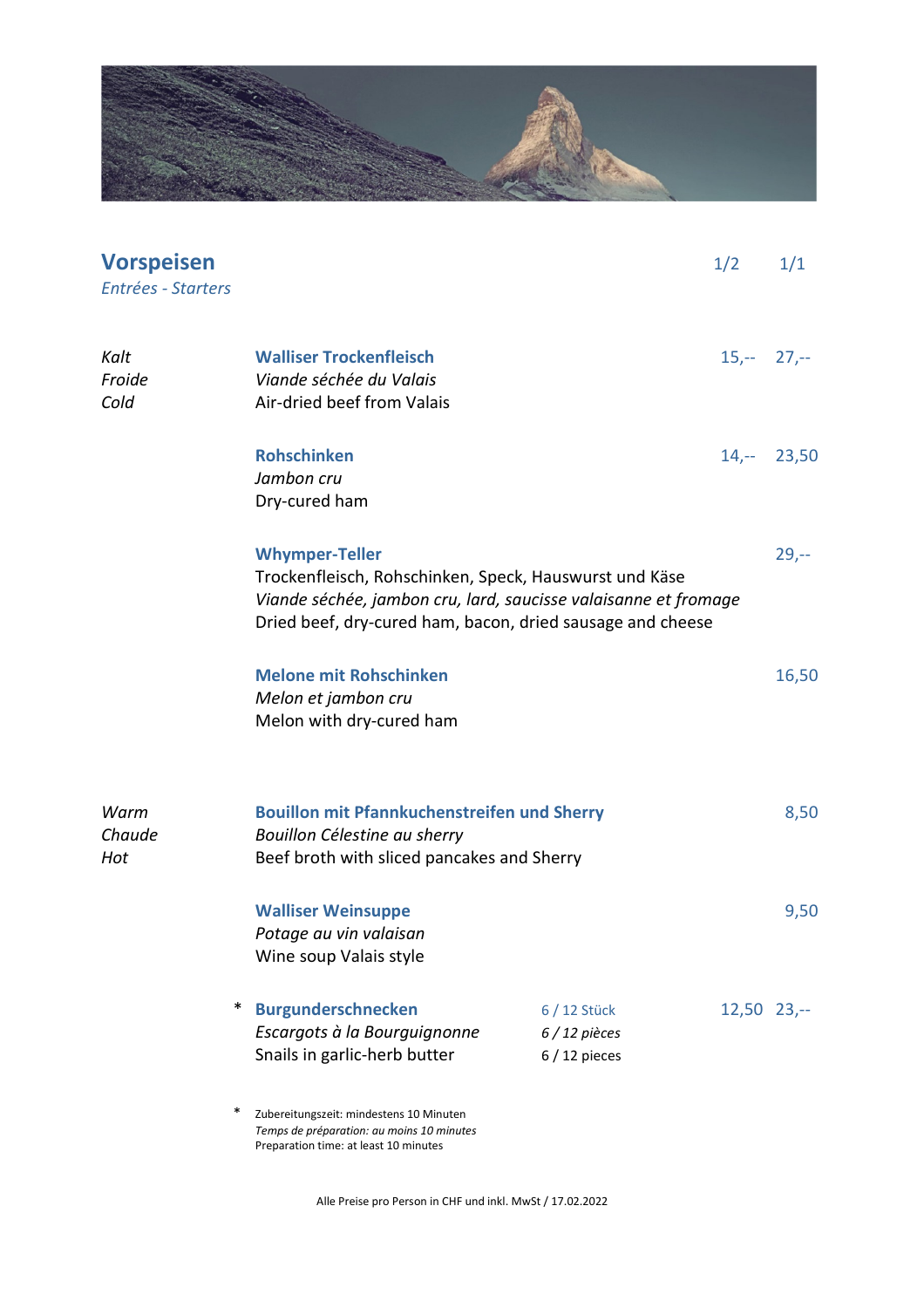**Salate**  *Salades - Salads* 

| <b>Grüner Salat</b>                                  | $9, -$ |
|------------------------------------------------------|--------|
| Salade verte                                         |        |
| Green salad                                          |        |
| <b>Gemischter Salat</b>                              | 11,50  |
| Salade de crudités                                   |        |
| Mixed salad                                          |        |
| <b>Tomaten mit Mozzarella und frischem Basilikum</b> | 16,50  |
| Tomates-mozzarella au basilic frais                  |        |
| Tomatoes with mozzarella and fresh basil             |        |

## **Kindermenu**

*Menus pour enfants - Children's menus bis 12 Jahre - up to 12 years - jusqu'à 12 ans* 

> **Pouletschnitzel paniert mit Pommes frites** 15,--*Escalope de poulet panée et pommes frites* Breaded escalope of chicken with French fries

> **Rindsfilet vom Grill mit Pommes frites** 100 gr. 23,--*Filet de bœuf grillé et pommes frites*

Grilled fillet of beef with French fries

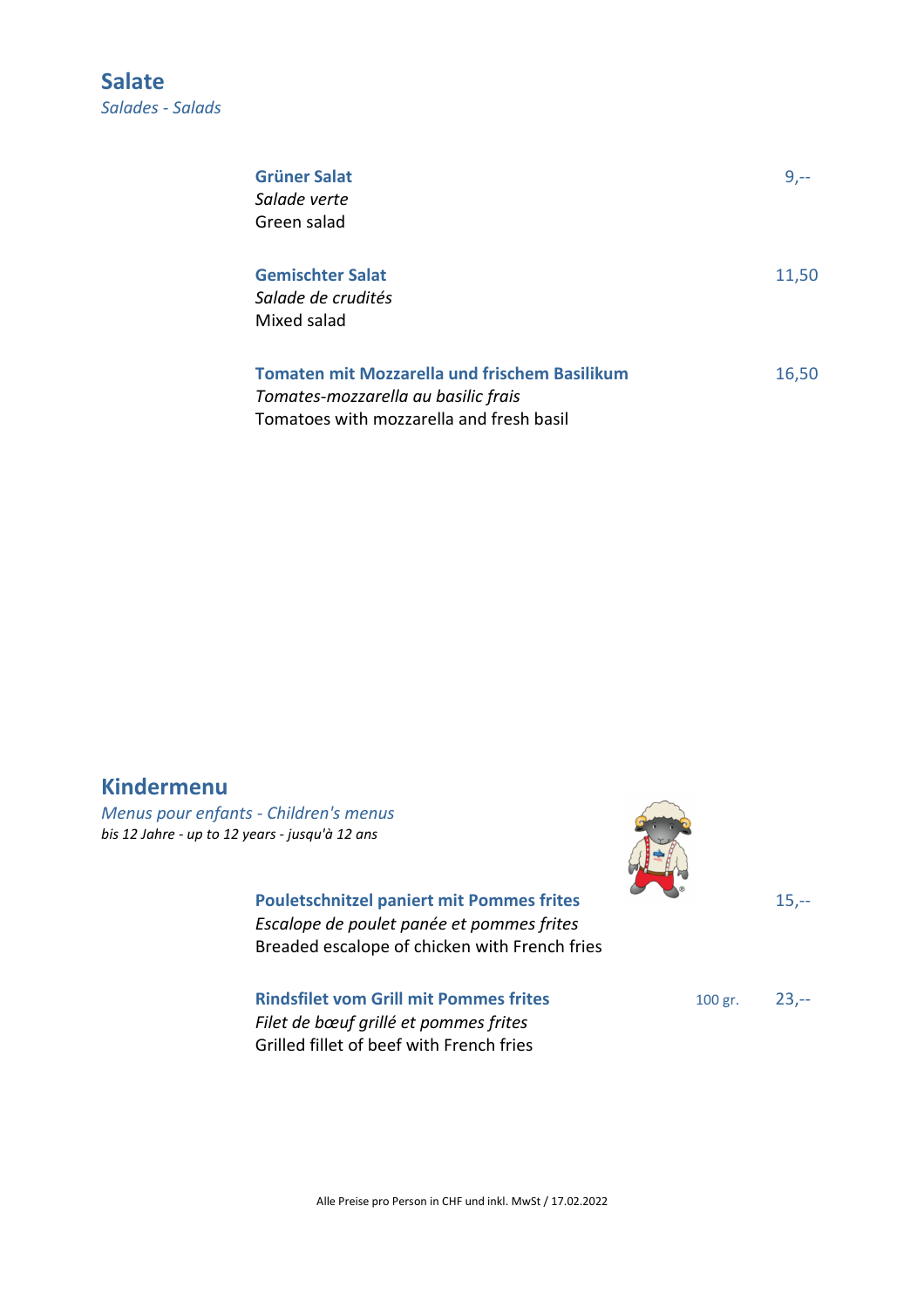## **Unsere Spezialitäten**

*Nos spécialités – our specialities* 

#### $\triangle$ **Fleischfondues**

*Fondues à la viande - Meat fondues ab 2 Personen / dès 2 personnes / from 2 persons*

Unsere Fleischfondues servieren wir Ihnen mit verschiedenen frischen Salaten, 4 hausgemachten Saucen, Früchten, Mixed pickles und Pommes frites und/oder Reis.

*Nos fondues à la viande sont servies avec une variété de salades fraîches, 4 sauces maison, fruits, mixed pickles et pommes frites et/ou riz.* 

Our meat fondues are served with various fresh salads, 4 homemade sauces, fruits, mixed pickles and French fries and/or rice.

| <b>Bourguignonne</b> | Rindfleisch, in Öl<br>Viande de bœuf, à l'huile<br>Beef, in oil                                                                                    | pro Person, 180 gr.                                                                             | $46,-$                                          |
|----------------------|----------------------------------------------------------------------------------------------------------------------------------------------------|-------------------------------------------------------------------------------------------------|-------------------------------------------------|
| <b>Chinoise</b>      | Rinds- und Kalbfleisch, in Bouillon<br>Viande de bœuf et de veau, en bouillon<br>Beef and veal, in broth                                           | pro Person, 180 gr.                                                                             | $48,-$                                          |
| Whymper-Stube        | Rindsfilet, in Bouillon<br>Filet de bœuf, en bouillon<br>Fillet of Beef, in broth                                                                  | pro Person, 180 gr.                                                                             | $49,-$                                          |
|                      | <b>Supplements</b><br>Fleisch / Viande / Meat<br>Saucen / Sauces<br>Salate / salades / salads<br>Reis / riz / rice<br>Pommes frites / French fries | 1 Portion, 120 gr.<br>1 Portion<br>1 Portion<br>1 Portion<br>1 Portion<br>$\frac{1}{2}$ Portion | $16,-$<br>2,50<br>3,50<br>$5,-$<br>8,50<br>5,50 |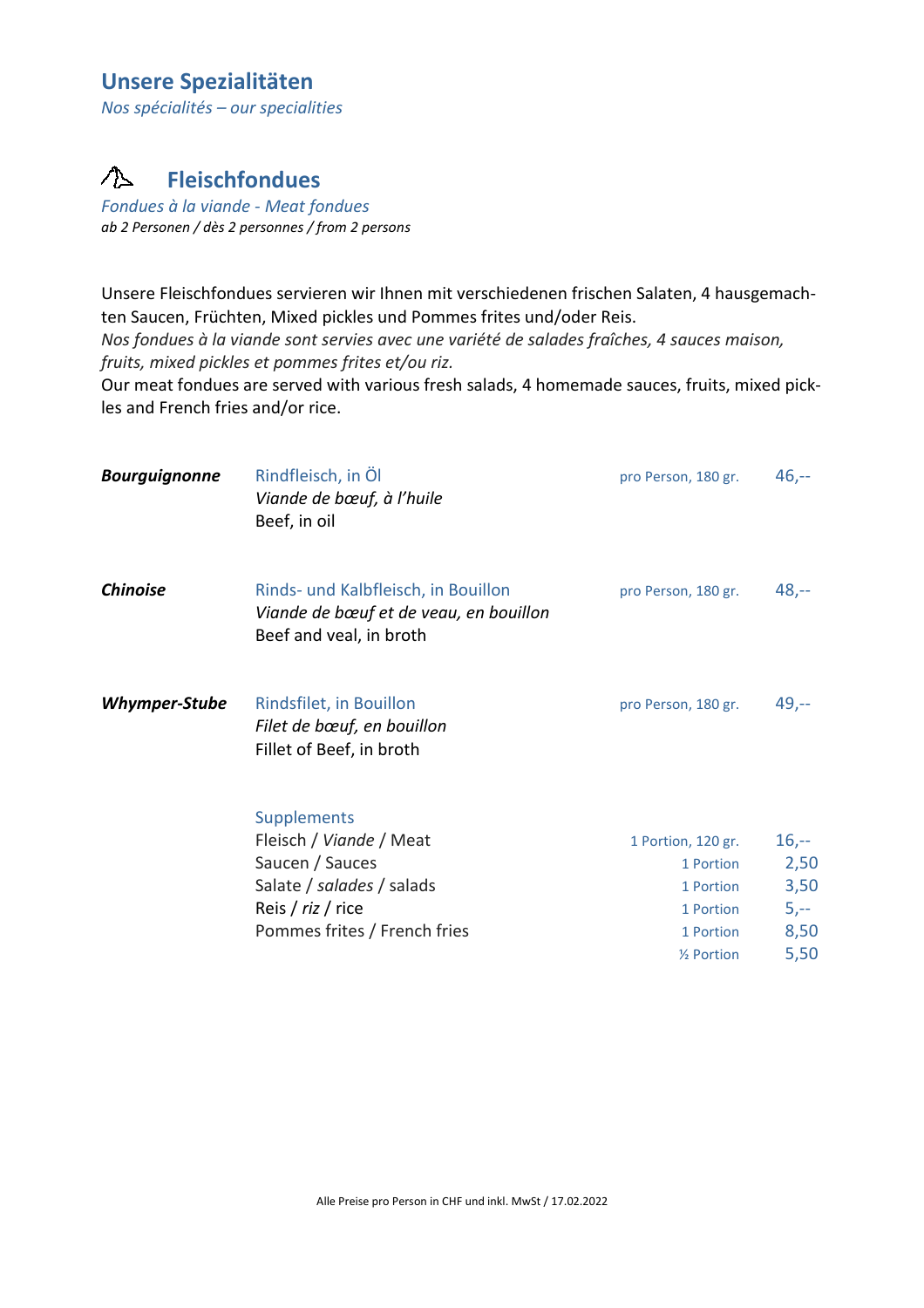#### **Käsefondues**   $\bigwedge$

*Fondues au fromage - Cheese fondues Zuschlag für Einzelportion CHF 2.-- / Supplément portion individuelle CHF 2.-- / Supplement for single serving CHF 2.--* 

Alle unsere Käsefondues servieren wir mit Brot und Schalenkartoffeln / "Gschwellti". *Toutes nos fondues au fromage sont servies avec du pain et des pommes de terre en robe des champs.*

All our cheese fondues are served with bread and potatoes in their skin.

| <b>Käsefondue</b>                                                | $26,-$ |
|------------------------------------------------------------------|--------|
| Fondue au fromage                                                |        |
| Cheese fondue                                                    |        |
| Käsefondue "Hausart" (zusätzlich mit Birnen serviert)            | 28,50  |
| Fondue au fromage maison (servie en plus avec poires)            |        |
| Cheese fondue "House specialty" (additionally served with pears) |        |
|                                                                  |        |
| <b>Tomatenfondue</b>                                             | 28,50  |
| Fondue aux tomates                                               |        |
| Cheese fondue with tomatoes                                      |        |
| Käsefondue mit frischen Champignons                              | 28,50  |
| Fondue au fromage et champignons frais                           |        |
| Cheese fondue with fresh mushrooms                               |        |
|                                                                  |        |
| Käsefondue mit Gorgonzola                                        | 28,50  |
| Fondue au gorgonzola                                             |        |
| Cheese fondue with gorgonzola                                    |        |
| <b>Käsefondue mit Chili</b>                                      | 27,50  |
| Fondue au fromage et Chili                                       |        |
| Cheese fondue with Chili                                         |        |
| <b>Bier-Fondue</b> (enthält Kümmel)                              | 27,50  |
| Fondue au fromage à la bière (contient du cumin)                 |        |
| Beer Cheese fondue (contains caraway)                            |        |
|                                                                  |        |
| <b>Käsefondue mit Prosecco</b>                                   | $31,-$ |
| Fondue au fromage avec Prosecco                                  |        |
| Cheese fondue with Prosecco                                      |        |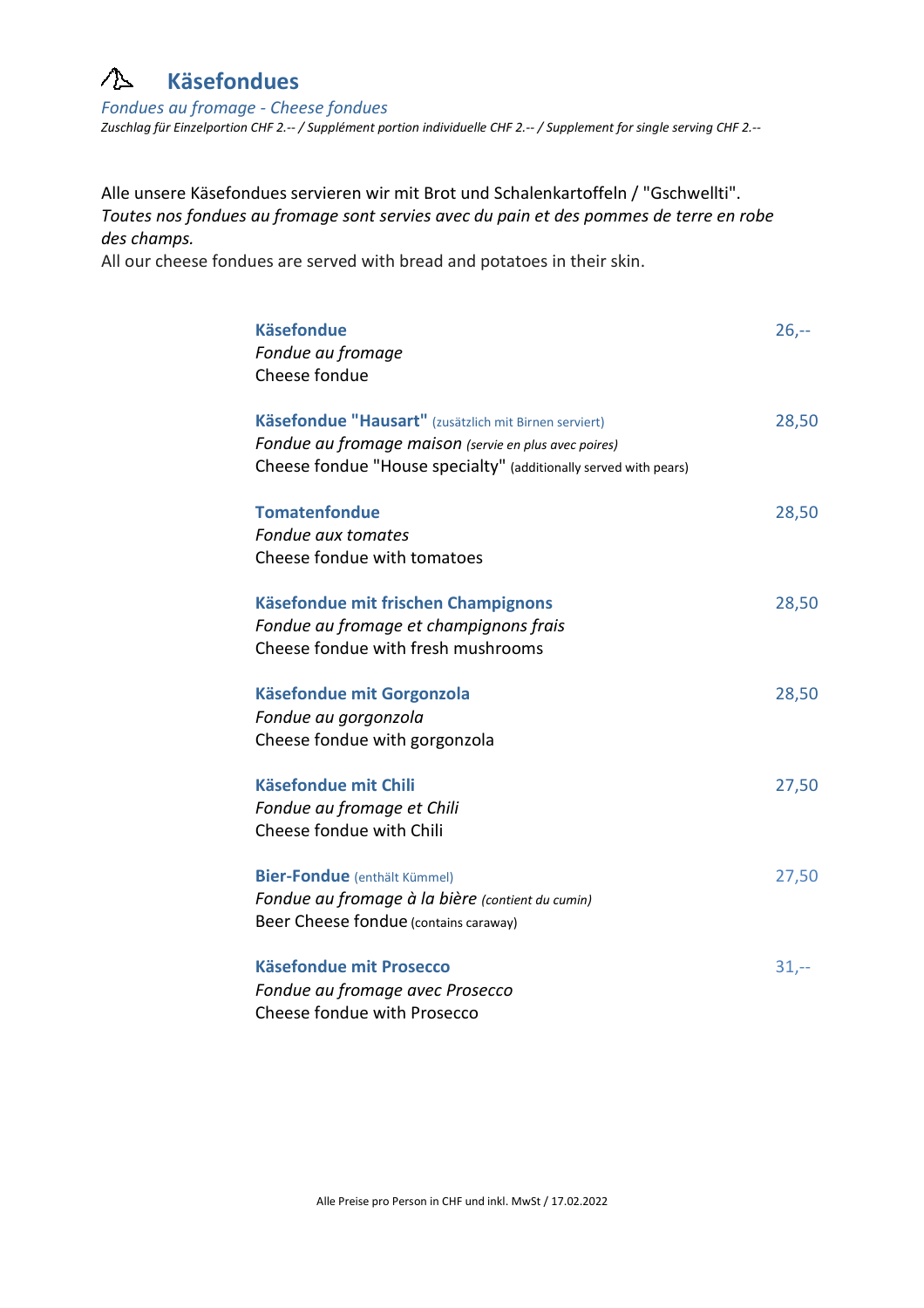#### $\bigwedge$ **"Fondueplausch"**

*zu unseren Käsefondues – avec nos fondues au fromage – with our cheese fondues ab 2 Personen / dès 2 personnes / from 2 persons:* 

**Trockenfleisch, Cherry-Tomaten, Birnen, Champignons, Maiskolben, Silberzwiebeln und Cornichons** pro Person 9,- *viande séchée, tomates-cerises, poires, champignons, épis de maïs, oignons blancs et cornichons* air-dried meat, cherry-tomatoes, pears, mushrooms, baby corn, pickled pearl onions and gherkins Extras **Cornichons + Silberzwiebeln** / *oignons blancs +* je Portion 3,80  *cornichons* /pickled pearl onions + gherkins  **Champignons** / *champignons* / mushrooms **Birnen** / *poires* / pears  **Cherry-Tomaten** / *tomates-cerises* / cherry-tomatoes  **Maiskolben** / *épis de maïs* / baby corns



| <b>Portion</b>                                                                     | 9,50 |
|------------------------------------------------------------------------------------|------|
| mit Cornichons, Silberzwiebeln, Aprikosen Chutney und Kartoffeln                   |      |
| avec oignons blancs, cornichons, chutney d'abricot et pommes de terre              |      |
| en robe des champs                                                                 |      |
| with pickled pearl onions, gherkins, apricot chutney and potatoes in<br>their skin |      |
|                                                                                    |      |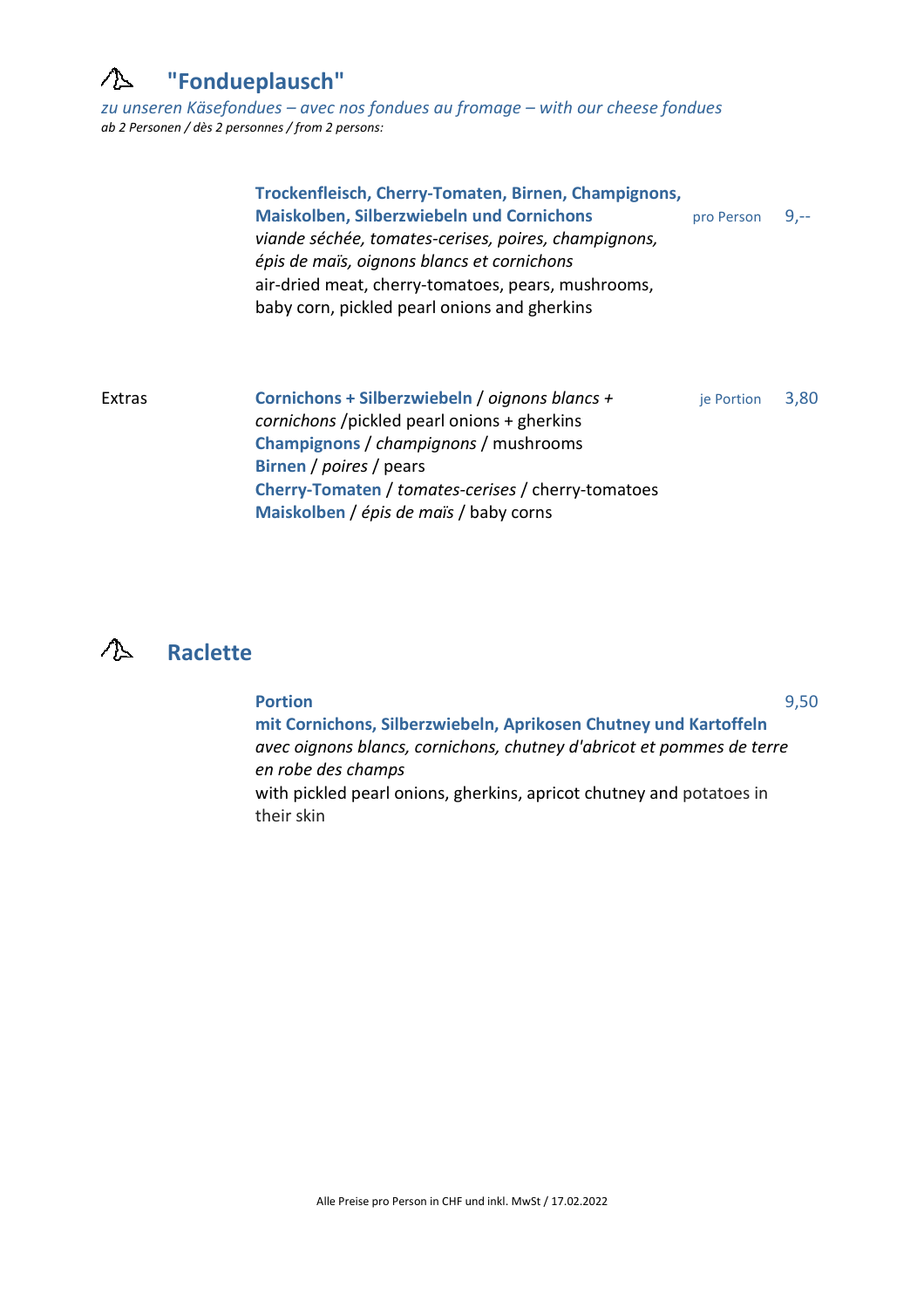| <b>Bratwurst "Whymper-Stube" mit Pommes frites</b><br>Saucisse "Whymper-Stube" et pommes frites<br>Sausage "Whymper-Stube" and French fries                                                                | $22, -$                   |
|------------------------------------------------------------------------------------------------------------------------------------------------------------------------------------------------------------|---------------------------|
| "Fitnessteller"<br>Bunt gemischter Salatteller mit<br>Salade de crudités et<br>Colorful mixed salad with                                                                                                   |                           |
| Pouletbrust, poitrine de poulet, chicken breast<br>Schweinssteak, steak de porc, pork steak<br>Rinds-Entrecôte, Entrecôte de bœuf, Beef entrecôte                                                          | $24,-$<br>26,50<br>$37,-$ |
| <b>Schweinsschnitzel paniert</b><br>$\ast$<br>Escalope de porc panée<br>Breaded escalope of pork                                                                                                           | 29,50                     |
| <b>Rinds-Entrecôte vom Grill</b><br>∗<br>mit Pfeffersauce oder Kräuterbutter<br>Entrecôte de bœuf grillé et sauce poivrade ou beurre aux herbes<br>Grilled beef entrecôte with pepper sauce or herb butter | $39,-$                    |
| ∗<br>Rindsfilet vom Grill mit Kräuterbutter<br>Filet de bœuf grillé et beurre aux herbes<br>Grilled fillet of beef with herb butter                                                                        | $45,-$                    |

\* Als Beilage servieren wir Ihnen Gemüse und Pommes frites oder Reis.  *En accompagnement, nous servons des légumes et pommes frites ou riz.*  As side dish we serve vegetables and French fries or rice.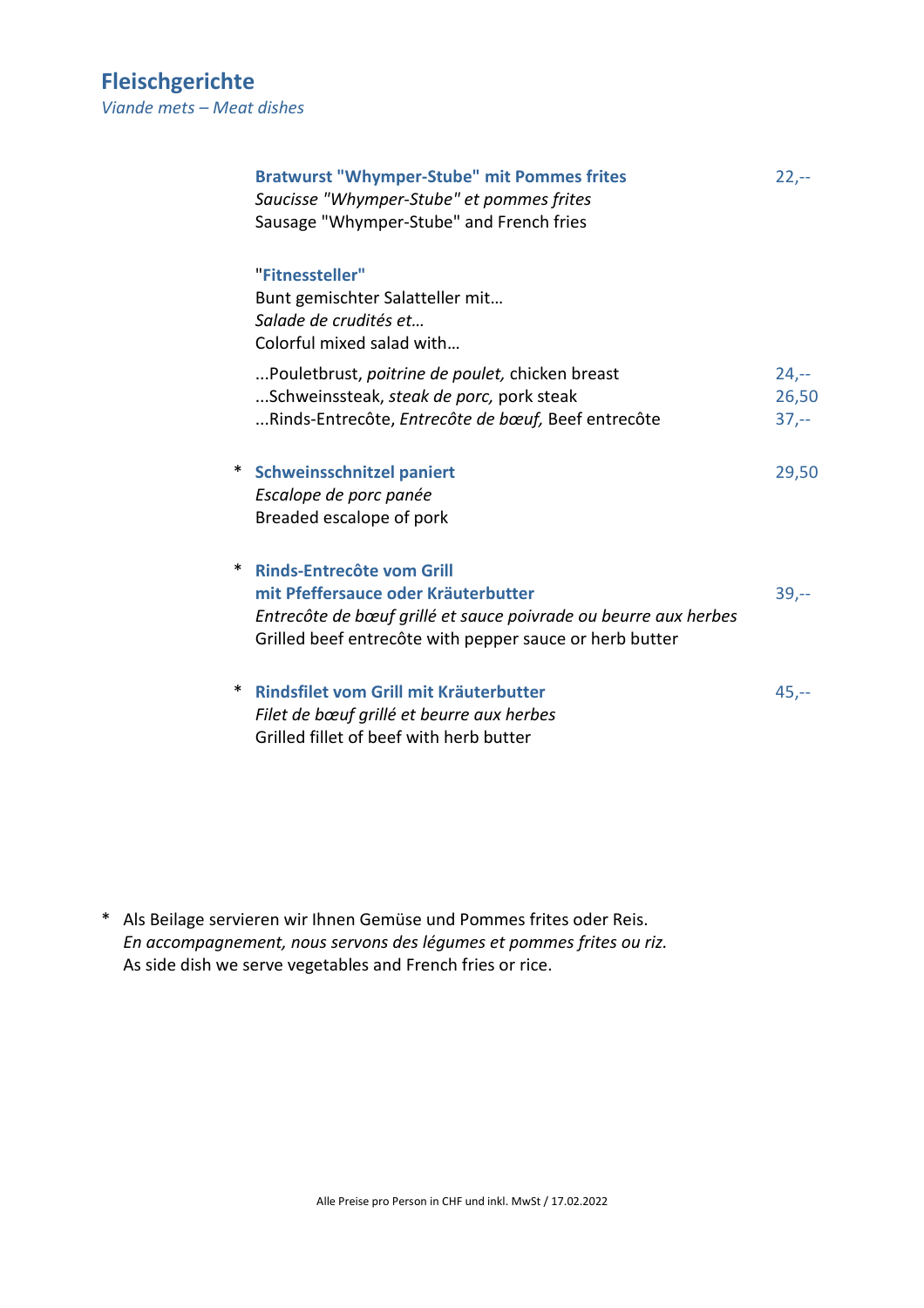# **Menu Klein Matterhorn**

| Vorspeise | <b>Gemischter Salat</b><br>Salade de crudités<br>Mixed salad                                                                                                                                                                                                                                                           | $38,-$ |
|-----------|------------------------------------------------------------------------------------------------------------------------------------------------------------------------------------------------------------------------------------------------------------------------------------------------------------------------|--------|
| Hauptgang | <b>3 Portionen Raclettes</b><br>mit Cornichons, Silberzwiebeln, Aprikosen Chutney und Kartoffeln<br>3 portions de Raclettes avec oignons blancs, cornichons, chutney d'abricot<br>et pommes de terre en chemise<br>3 portions of Raclettes with pickled pearl onions, gherkins, apricot chutney<br>and Jacket potatoes |        |
| Dessert   | <b>Aprikosensorbet mit Abricot</b><br>"Sorbet Valaisan"<br>Apricot-sherbet with Abricot                                                                                                                                                                                                                                |        |

### **Menu Breithorn**

*ab 2 Personen / dès 2 personnes / from 2 persons Preis pro Person / prix par personne / price per person* 

| Vorspeise | <b>Walliser Trockenfleisch</b><br>Viande séchée du Valais<br>Air-dried beef from Valais | $38,-$ |
|-----------|-----------------------------------------------------------------------------------------|--------|
| Hauptgang | <b>Käsefondue</b><br>Fondue au fromage<br>Cheese fondue                                 |        |
| Dessert   | <b>Sorbet Whymper-Stube</b><br>Sorbet citron et Prosecco<br>Lemon sherbet with Prosecco |        |

# **Menu Matterhorn**

| Vorspeise | <b>1 Portion Raclette mit Walliser Trockenfleisch</b>                          | $56,-$ |  |
|-----------|--------------------------------------------------------------------------------|--------|--|
|           | Cornichons, Silberzwiebeln, Aprikosen Chutney und Kartoffeln                   |        |  |
|           | 1 portion de Raclette et viande séchée du Valais                               |        |  |
|           | oignons blancs, cornichons, chutney d'abricot et pommes de terre en chemise    |        |  |
|           | 1 portion of Raclette with air-dried beef from Valais                          |        |  |
|           | pickled pearl onions, gherkins, apricot chutney and Jacket potatoes            |        |  |
| Hauptgang | Rindsfilet vom Grill mit Kräuterbutter, gemischter Salat und Pommes frites     |        |  |
|           | Filet de bœuf grillé et beurre aux herbes, salade de crudités et pommes frites |        |  |
|           | Grilled fillet of beef with herb butter, mixed salad and French fries          |        |  |
| Dessert   | <b>Aprikosensorbet mit Abricot</b>                                             |        |  |
|           | "Sorbet Valaisan"                                                              |        |  |
|           | Apricot-sherbet with Abricot                                                   |        |  |
|           | Alle Preise pro Person in CHF und inkl. MwSt / 17.02.2022                      |        |  |